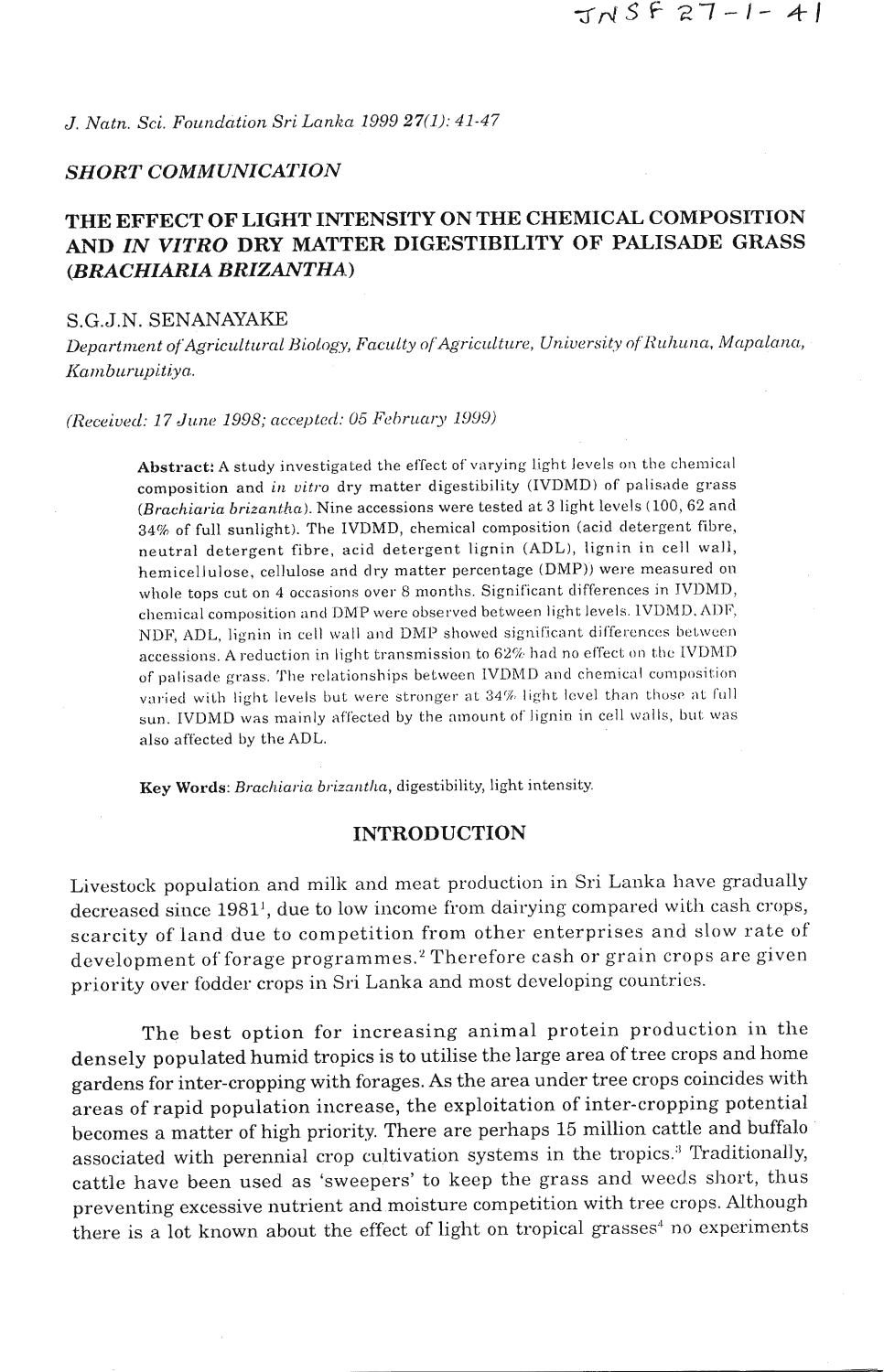have been done on chemical composition of *Brachiaria brizantha*. Hence as this species is an important grass under tree crops, the following study was carried out. The objective of this study was to investigate the effect of different light levcls on the chemical composition and *in vitro* dry matter digestibility of *B. brizantha.* 

## **METHODS AND MATERIALS**

The experiment was conducted at the Research Farm, University of Ruhuna, Mapalana, Kamburupitiya, Sri Lanka, during 1991-92. The average annual rainfall at the site was 3500 mm. evenly distributed except for a period of low rainfall (125-175 mm per month) from December to March. The soil was red-yellow podzolic with a pH of 5.4-5.6.

Nine contrasting accessions of palisade grass were used in this study: 5 from Sri Lanka (RU 127, RU 139, RU 208, RU 288 and RU 297), 2 from United States Department of Agriculture (CPI 15890 and PI 255346) and 2 from Centro International de Agricultura Tropicale (CIAT) (CIAT 6387 and CIAT 6021). Sri Lankan accessions were taken from the germplasm collection maintained by the author at the Research Farm, University of Ruhuna. The accessions were tested at 3 light levels in a split plot design with *3* replicates. The light intensities and accessions were main plots and sub plots, respectively. There were 3 light levels (100, 62 and  $34\%$  of full sunlight) which were achieved with shade cloth (polypropylene nets). Light transmission was measured as photosynthetically active radiation (PAR) using 2 integrating PAR meters. One meter measured the incoming radiation over 10 min periods outside the plots in full sun, while the second was moved through the shaded plots to record simultaneous measurements in the shaded plots. Measurements were taken every 4 weeks on reasonably clear days between 1000 h and 1400 h.

Following land preparation, grass tillers of uniform size and agc werc hand-planted in lm x 2m plots. The spacing between plants was 10 cm. At pasture establishment, 100 kg/ha urea, 50 kg/ha muriate of potash and 100 kg/ha rock phosphate were applied to all plots.

Three months after crop establishment, all plants were clipped to 5cm height. Subsequently, 4 harvests were taken at 8-weekly intervals. Whole tops were harvested at 5cm height from 0.6 m x 1.6m quadrats. The harvested samples were weighed, dried in a forced air oven at 80°C for 48 h and again weighed to obtain the dry matter percentage (DMP). The dried samples were ground in a stainless steel mill using a 1mm sieve. Samples were analysed (in duplicate) from each plot for quality characteristics and the mean was used for statistical analysis.

The *in uitro* dry matter digestibility (IVDMD) was estimated by pepsincellulase assay.<sup>5</sup> The acid detergent fibre (ADF) and neutral detergent fibre (NDF)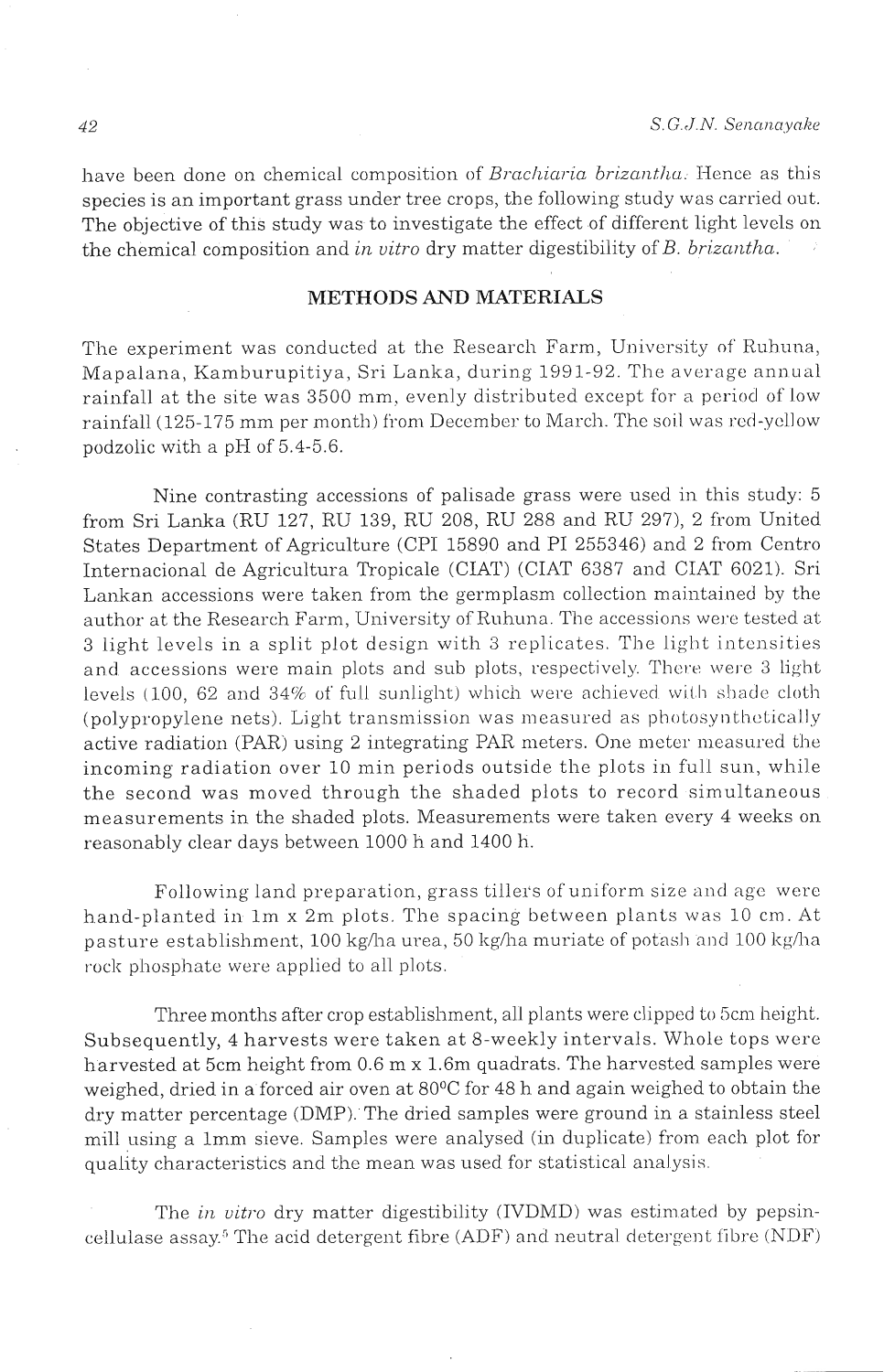*Effect of light on quality of palisade grass*  $43$ 

were also determined.<sup>6</sup> Acid detergent lignin (ADL) was estimated by a modified method of Van Soest.<sup>7</sup>

Lignin in cell wall was calculated as fbllows: Lignin in cell wall  $% = (ADL/NDF)$  \* 100.

NDF was considered as cell wall". Hemicellulose and cellulose concentrations were estimated as the difference between NDF and ADF, and ADF and ADL, respectively. All readings were corrected to an oven-dry matter basis and presented as a percentage of dry matter.

#### **RESULTS**

Significant differences ( $p < 0.05$ ) in IVDMD, chemical composition and DMP of the forages from palisade grass (Brachiaria brizantha) were observed between light levels. The highest IVDMD, ADF, NDF, hemicellulose, and cellulose and the lowest DMP were observed in the forage grown at 62% light level. However, IVDMD was not significantly different (p > 0.05) between 62% and 100% light. The highest ADL and lignin in cell wall and the lowest IVDMD were recorded at 34% light. The highest DMP and the lowest ADF, NDF, ADL, lignin in cell wall, hemicellulose and cellulose were recorded in the forages grown in full sunlight (Table 1).

| ngne revers.         |              |       |       |  |  |  |
|----------------------|--------------|-------|-------|--|--|--|
| Chemical Composition | Light levels |       |       |  |  |  |
|                      | 100%         | 62%   | 34%   |  |  |  |
| <b>IVDMD</b>         | 47.12        | 49.04 | 44.03 |  |  |  |
| ADF                  | 31.27        | 38.71 | 35.83 |  |  |  |
| NDF                  | 52.37        | 62.14 | 60.94 |  |  |  |
| Lignin in cell wall  | 5.06         | 5.23  | 6.32  |  |  |  |
| Hemicellulose        | 21.10        | 23.43 | 23.11 |  |  |  |
| Cellulose            | 28.62        | 35.46 | 32.09 |  |  |  |
| Dry matter $%$       | 31.37        | 17.26 | 18.69 |  |  |  |

## Table1: Chemical composition of *Brachiaria brizantha* under different **light levels.**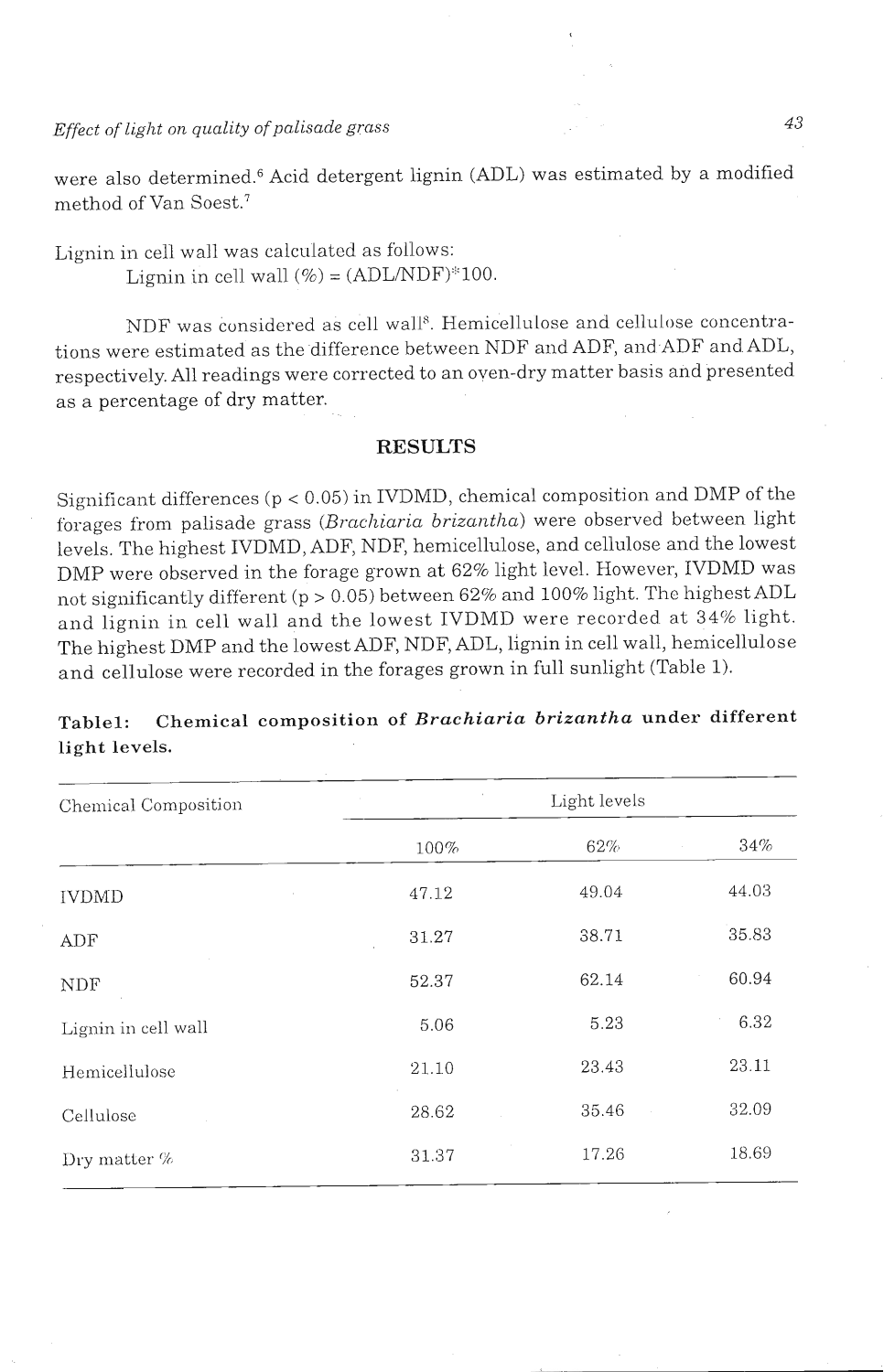There were significant differences between accessions in IVDMD, ADF, NDF, ADL, lignin in cell wall and DMP. The light level X accession interaction was significant only for IVDMD and lignin in cell wall.

Significant correlations between IVDMD and all other characteristics studied were obtained at 34% light level (Table 2). IVDMD was significantly and negatively correlated with ADF, NDF and lignin in cell wall at each light level. When computed over all light levels, IVDMD had significant correlations only with ADL, lignin in cell wall and DMP (Table 2).

| X                             | $r^2$     | Regression equation  | $SE_{n}$ | SE <sub>h</sub> |
|-------------------------------|-----------|----------------------|----------|-----------------|
| 100% light level $(n=9)$      |           |                      |          |                 |
| ADF                           | $0.69***$ | $y = 99.46 - 1.71x$  | 1.47     | 0.44            |
| NDF                           | $0.65***$ | $y = 111.66 - 1.25x$ | 1.55     | 0.35            |
| Lignin in cell wall           | $0.55*$   | $y = 62.32 - 3.02x$  | 1.98     | 0.86            |
| Cellulose                     | $0.62*$   | $y = 98.31 - 1.82x$  | 1.63     | 0.54            |
| $62\%$ light level (n=9)      |           |                      |          |                 |
| ADF                           | $0.85***$ | $y = 102.79 - 1.39x$ | 1.05     | 0.22            |
| <b>NDF</b>                    | $0.74***$ | $y = 117.35 - 1.10x$ | 1.40     | 0.25            |
| ADL                           | $0.67***$ | $y = 82.96 - 10.43x$ | 1.31     | 2.15            |
| Lignin in cell wall           | $0.79**$  | $y = 94.28 - 4.93x$  | 2.18     | 0.86            |
| $34\%$ light level (n=9)      |           |                      |          |                 |
| ADF                           | $0.84***$ | $y = 97.70 - 1.50x$  | 1.61     | 0.25            |
| <b>NDF</b>                    | $0.83***$ | $y = 105.44 - 1.04x$ | 1.66     | 0.18            |
| ADL                           | $0.50*$   | $y = 61.32 - 4.63x$  | 2.85     | 1.77            |
| Lignin in cell wall           | $0.83***$ | $y = 72.63 - 3.64x$  | 2.36     | 1.24            |
| Hemicellulose                 | $0.56*$   | $y = 99.17 - 2.39x$  | 2.65     | 0.79            |
| Cellulose                     | $0.89***$ | $y = 106.78 - 1.96x$ | 1.35     | 0.26            |
| DMP                           | $0.93***$ | $y = 77.52 - 1.30x$  | 1.05     | 0.13            |
| Overall light levels $(n=27)$ |           |                      |          |                 |
| <b>ADL</b>                    | $0.21***$ | $y = 55.10 - 2.76x$  | 3.18     | 1.04            |
| Lignin in cell wall           | $0.36***$ | $y = 62.15 - 2.85x$  | 2.90     | 0.76            |
| DMP                           | $0.30**$  | $y = 54.29 - 0.32x$  | 3.02     | 0.10            |

Table 2 : Significant relationships between IVDMD (y) and other quality **characteristics (x) of palisade grass at different light** levels.

 $y^2$  = coefficient of determination<br>SE = standard error of the intercept  $r^2$ 

 $\widetilde{\text{SE}}_{\text{b}}^{\text{a}} = \text{standard error of the slope} \ \text{p} < 0.05;$ <sup>358</sup> p < 0.01; <sup>3589</sup> p < 0.001.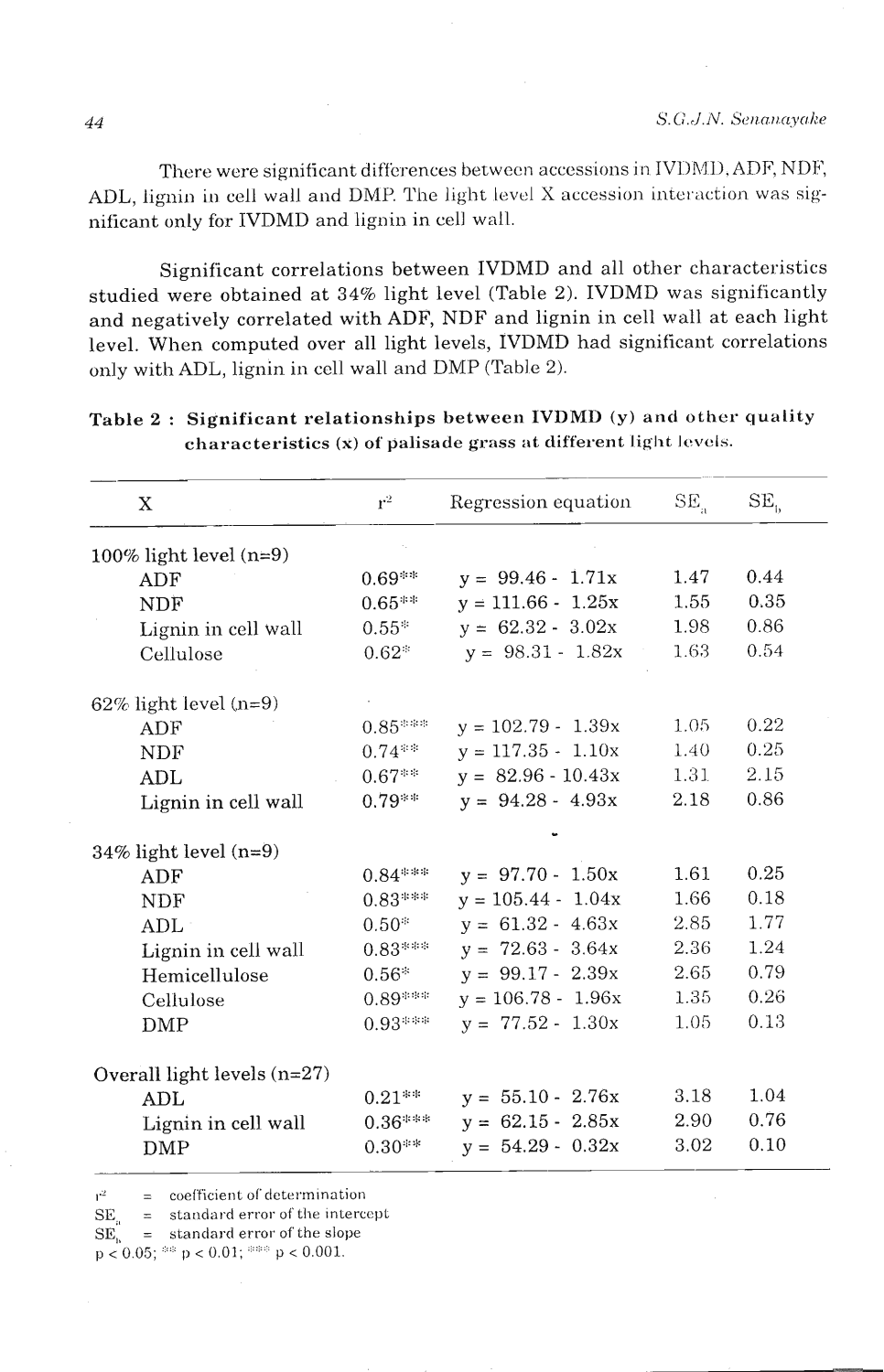## **DISCUSSION**

The significant differences in quality characteristics between light levels are probably due to the different environmental conditions experienced by the plants during regrowth at different light levels. The air temperature above pasture under shade is reported to be about 2-3°C lower at midday than that above the pasture in the full sun.<sup>9</sup> The soil temperatures differ much more and are as much as  $10^{\circ}$ C lower under shade than in the open at the soil surface.<sup>4</sup> The effect of environment during the growth of the plant on the quality of forages has been mentioned by many workers.<sup>8,10</sup> There was no significant effect of reducing light intensity to *62%* of full sunlight on IVDMD. Similar results were reported by many workers<sup>11,12</sup>, although some workers<sup>13</sup> have reported that IVDMD was decreased under shade. According to the literature, shade has both positive and negative effects on IVDMD, lignin and cell wall concentration and composition."

NDF, **ADF,** cellulose, hemicellulose and ADL were usually higher under shade compared with full sun, although levels varied with shade intensity (Table 1). Shading usually reduces the total non-structural carbohydrate of grasses<sup>14,15</sup> and therefore increases the cell wall component. Significantly, lower DMP was observed under shade. Evaporative demand is greatly reduced with the lower radiation of a shaded environment. Thus, soil water availability is maintained at a higher level than in the open<sup>4</sup> and leaf water potentials are higher. Therefore, the DMP under shade are lower compared with that under full sun.

The negative correlations of IVDMD with ADF and NDF at each light level (Table 2) were masked when the data were pooled over different light levels. However, significant negative correlations between IVDMD and lignin in cell wall were observed at each light level, as well as over all light levels. This shows that the relationship was strong not only under constant levels of light interception but also between different light levels. Lignin is generally considered to be the overriding factor in the limitation of cell wall digestibility.<sup>16</sup> Normally, cell content is  $100\%$ digestible and not affected by the ADL. Cellulose and hemicellulose (the major components of the cell wall) are highly digestible (100 and 90% respectively) in their pure form but, due to the lignification of cell walls, digestibility of those compounds decreases rapidly.<sup>10</sup> Therefore, the lignin in cell wall plays a main role in IVDMD. ADL also showed significantly negative correlations with IVDMD when data were pooled over light levels.

#### **References**

1. Anon (1991). Economic and Social Statistics of Sri Lanka. Central Bank of Sri Lanka Colombo.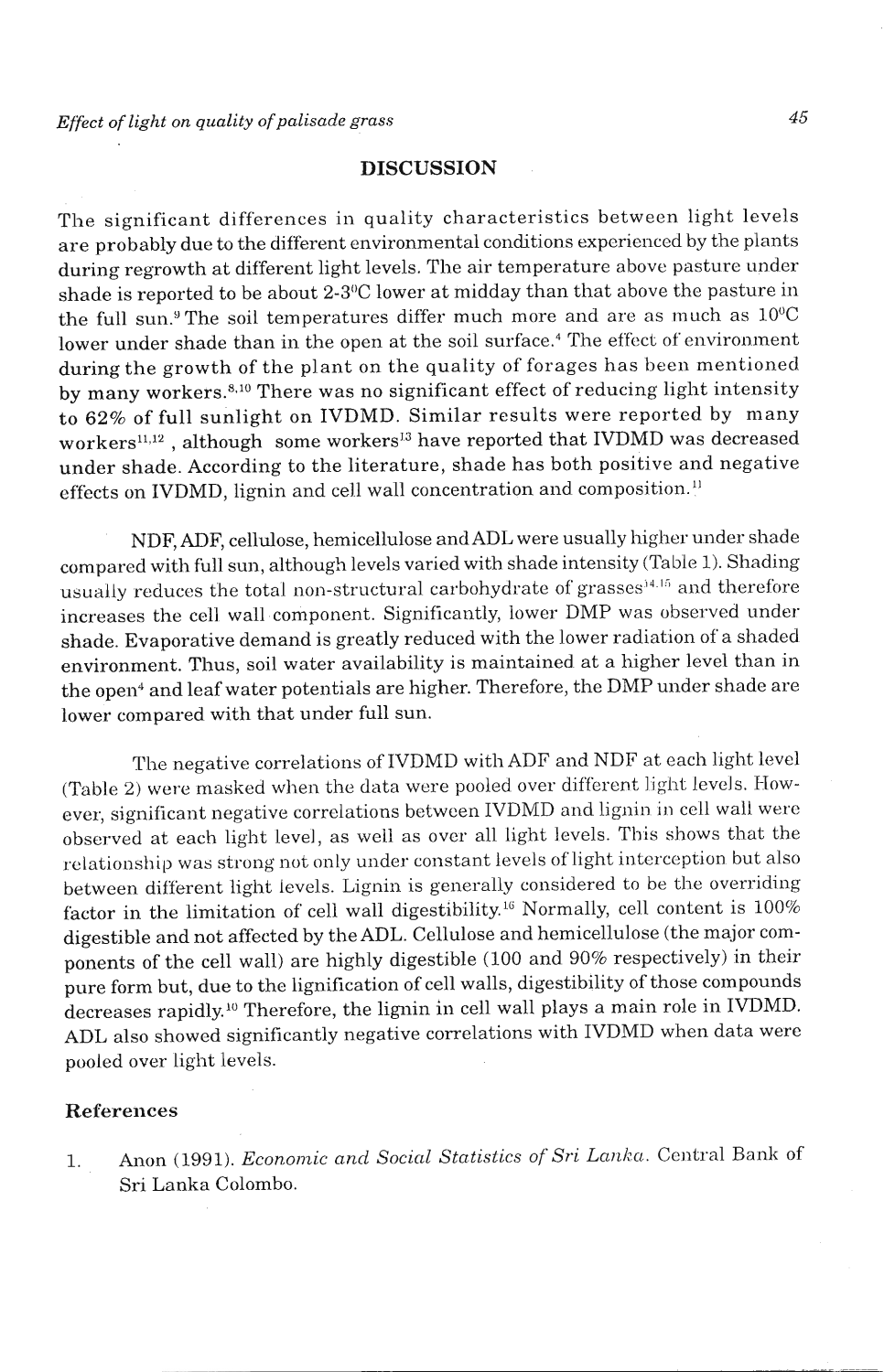- Liyanage L.V.K. (1991). Forages for plantation crops in Sri Lanka. In Forages  $\overline{2}$ . for plantation crops. (Eds. H.M. Shelton & W.W. Stür) pp. 157-161. ACIAR, Canberra
- Reynolds S.G. (1988). Pastures and cattle under coconuts FAO Plant  $\overline{3}$ . Production and Protection Paper 91. FAO, Rome.
- Wilson J.R. & Wild D.W.M. (1991). Improvement of nitrogen nutrition and  $\overline{4}$ . grass growth under shading. In Forages for plantation crops. (Eds. H.M. Shelton & W.W. Stür) pp. 77-82. ACIAR, Canberra.
- Goto I. & Minson D.J. (1977). Prediction of the dry matter digestibility of  $5.$ tropical grasses using a pepsin-cellulose assay. Animal Feed Science and Technology 2: 247-253.
- Goering H.K. & Van Soest P.J. (1970). Forage fiber analysis. USDA 6. Washington, D.C.
- Horii S. & Abe A. (1972). Studies on the cell wall constituents of forage III.  $7.$ Chemical studies of the acid detergent fiber, Bulletin of the National Institute of Animal Industry 25: 63-68.
- Van Soest P.J. (1985). Composition, fiber analysis and nutritive value 8. of forages. In: Forages, the science of grassland agriculture (Eds. M.E. Heath, R.F. Barnes & D.S. Metcalfe) 4th ed. pp. 412-421. Iowa State University Press, Iowa.
- Chen, C.P. (1989). Problems and prospect of integration of forage into 9. permanent crops. Grasslands and forage production in South-East Asia. Proceedings of the First Meeting of the Regional Working Group on Grazing and Feed Resources of South-East Asia, Serdang, Malaysia. pp. 128-139.
- Pearson C.J. & Ison R.L. (1987). Agronomy of grassland systems. Cambridge 10. University Press, Cambridge.
- Norton B.W., Wilson J.R., Shelton H.M. & Hill K.D. (1991). The effect of  $11.$ shade on forage quality. In Forages for plantation crops. (Eds. H.M. Shelton and W.W. Stür) pp. 83-88. ACIAR, Canberra.
- Senanayake S.G.J.N. (1995). The effect of different light levels on the 12. nutritive quality of four natural tropical grasses. Tropical Grasslands 29: 111-114.